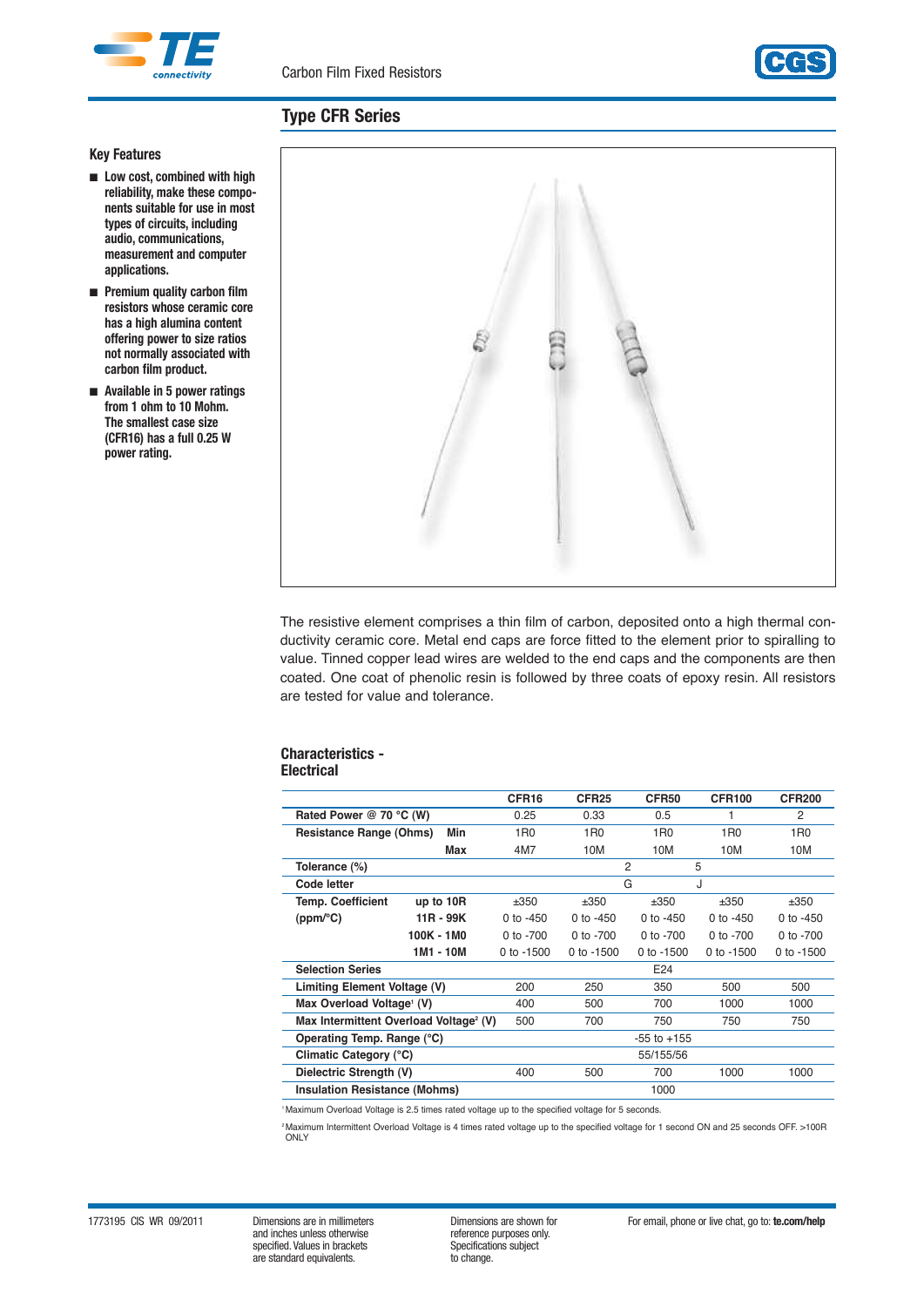



# **Type CFR Series**

#### **Dimensions**



| <b>Style</b>      | $L^*$ max. | D max. | $d \pm 0.05$ |            |
|-------------------|------------|--------|--------------|------------|
| CFR <sub>16</sub> | 3.5        | 1.85   | 0.45         | $28 \pm 3$ |
| CFR <sub>25</sub> | 6.8        | 2.5    | 0.54         | $28 \pm 3$ |
| CFR50             | 9.0        | 3.0    | 0.54         | $28 \pm 3$ |
| <b>CFR100</b>     | 12.0       | 5.0    | 0.70         | $25 \pm 3$ |
| <b>CFR200</b>     | 16.0       | 5.5    | 0.70         | $28 \pm 3$ |

\* Length is measured in accordance with IEC 294



**Derating Curve Surface Temperature Rise vs Load**



# **Marking**

The resistors are marked with a four colour band code in accordance with IEC 62 on greyish green base color.

#### **Mounting**

The resistors are suitable for processing on automatic insertion equipment and cutting and bending machines.

#### **Packaging**

Carbon film resistors are normally supplied taped in 'ammo' boxes. Other styles may be supplied on request. All tape specifications are in accordance with IEC 286-1.

| Type              | <b>Box</b><br>Quantity | Std. Tape<br><b>Spacing</b> | Component<br>Spacing |
|-------------------|------------------------|-----------------------------|----------------------|
| CFR <sub>16</sub> | 5000                   | 52                          | 5                    |
| CFR <sub>25</sub> | 4000                   | 52                          | 5                    |
| CFR50             | 3000                   | 52                          | 5                    |
| <b>CFR100</b>     | 1000                   | 52                          | 10                   |
| <b>CFR200</b>     | 500                    | 64                          | 10                   |